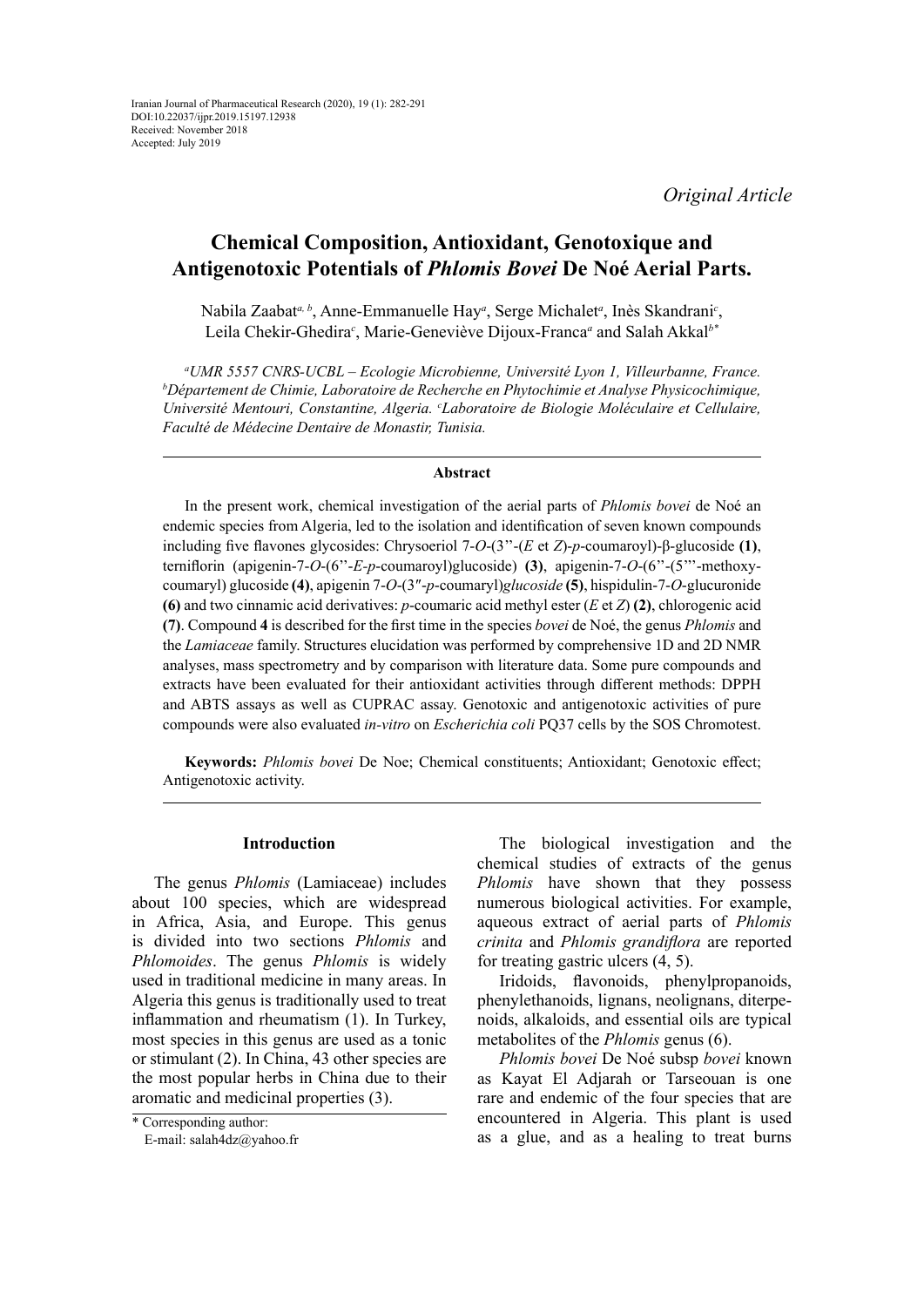lesions and skin infections and allergies (7). The main components of *Phlomis bovei*, previously reported were flavones and sterol (8). In this paper we described the isolation and identification of five more flavonoids of *Phlomis bovei*. Their structures were elucidated on the basis of nuclear magnetic resonance (NMR) analyses, including onedimensional (1D) and two-dimensional (2D) NMR experiments, mass spectrometry and by comparison with literature data.

Some pure compounds and extracts have been evaluated for their antioxidant activities through different methods: DPPH and ABTS assays as well as CUPRAC assay. Genotoxic and antigenotoxic activities of pure compounds were also evaluated *in-vitro* on *Escherichia coli* PQ37 cells by the SOS Chromotest.

### **Experimental**

### *General experimental procedures*

NMR spectra were recorded on a Brucker DRX 500 Spectrometer (500 MHz for <sup>1</sup>H and 125 MHz for  $^{13}C$ ) in CDCl<sub>3</sub> as solvent (internal reference, TMS). ESI-MS were recorded with a Thermo LCQ advantage, iontrap spectrometer while HR-ESI/MS were recorded with Thermo Finnigan Mat 95 XL. UV spectra were recorded on a Shimadzu UV-1240 spectrophotometer. Vacuum liquid chromatography (VLC): silica gel 60 (40–63 μm) (Merck). Column chromatography (CC): Sephadex LH20; silica gel (60–200 μm) (Merck); Analytical and preparative TLC were carried out using: Merck silica gel Si 60 F254 (20  $\times$  20 cm) or RP18 F254 (20  $\times$  20 cm) or polyamide 11F254 (20  $\times$ 20 cm) aluminum sheets. For SPE, plastic syringes were filled with reverse phase, Merck LiChroprep RP-18 60 (40–63 μm),

## *Plant material*

Aerial parts from *Phlomis bovei (P. bovei)*  de Noé were collected in mai 2013 in Algeria. They were identified by Prof. Hocine Laouer (Department of Biology, Faculty of sciences, University Ferhat Abbas, Setif, Algeria). A voucher specimen is deposited in the herbarium of the Department of Nature and Life Sciences, University of Ferhat Abbas Setif, Algeria, under the code Phb-012-4-2013.

## *Extraction and isolation*

The air dried powdered aerial parts of *P. bovei* de Noé (1.5 kg) were successively extracted with *n*-hexane,  $CH_2Cl_2$ , MeOH, and  $(MeOH-H<sub>2</sub>O)$  at room temperature for 48 h. Ninety-five gram of the MeOH extract was fractionated over silica gel–VLC eluting with  $CH_2Cl_2$  followed by increasing concentrations of MeOH affording eight fractions A1–A8. Fractions A3 and A4 (41 g), eluted with  $CH_2Cl_2$ -MeOH (50:50–25:75), were combined and further applied to column chromatography over silica gel using  $CH_2Cl_2$ -EtOAc and EtOAc–MeOH, 6 fractions were collected (B1–B6). Compound **1** was obtained from B2 (284 mg) after successive RP18 SPE with a gradient  $\text{H}_{2}\text{O}-\text{MeOH}$ , a Sephadex LH20 using MeOH and a preparative polyamid TLC using (toluene–MeOH–Methyl Ethyl Cetone) (3:1:1). Purification of  $(1,73 \text{ g})$  fraction B3 by RP18 MPLC with  $(H<sub>2</sub>O+0,01TFA)$  – (MeOH+0,01TFA) to yield six fractions (C1- C6). An SPE of C4 (112 mg) over RP-18 with  $H<sub>2</sub>$ O-MeOH (100:0 to 0:100) as eluent has been used, then a preparative silica gel TLC using  $CH_2Cl_2$ -MeOH (90:10) which have permitted to isolate compound **2**. Fraction C5 (52 mg) was subjected to flash chromatography on RP-18 using a gradient  $H_2O$ - MeOH (60:40) to 0:100) to give compounds **4**, **5,** and **6**. B5 (600 mg) was purified on a Sephadex LH20 with  $MeOH:H_2O(8-2)$  to yield compounds 6 and **7**.

### *Genotoxicity assay*

The SOS Chromotest employs the errorprone DNA repair pathway of *Escherichia coli* PQ37, also known as the SOS response, a complex regulatory network that is induced by DNA-damaging substances (9). The test involves incubation of the bacteria with the sample under investigation and subsequent determination of b-galactosidase activity. The test was performed as recommended by Quillardet and Hofnung (10) by dividing the reaction mixtures into two series: one for β-galactosidase (β-gal) activity measurement (inducible) and the other for alkaline phosphatase (AP) (constitutive) to control the protein synthesis. The enzymatic activities were measured at 420 nm using a blank without bacteria. Positive control consisted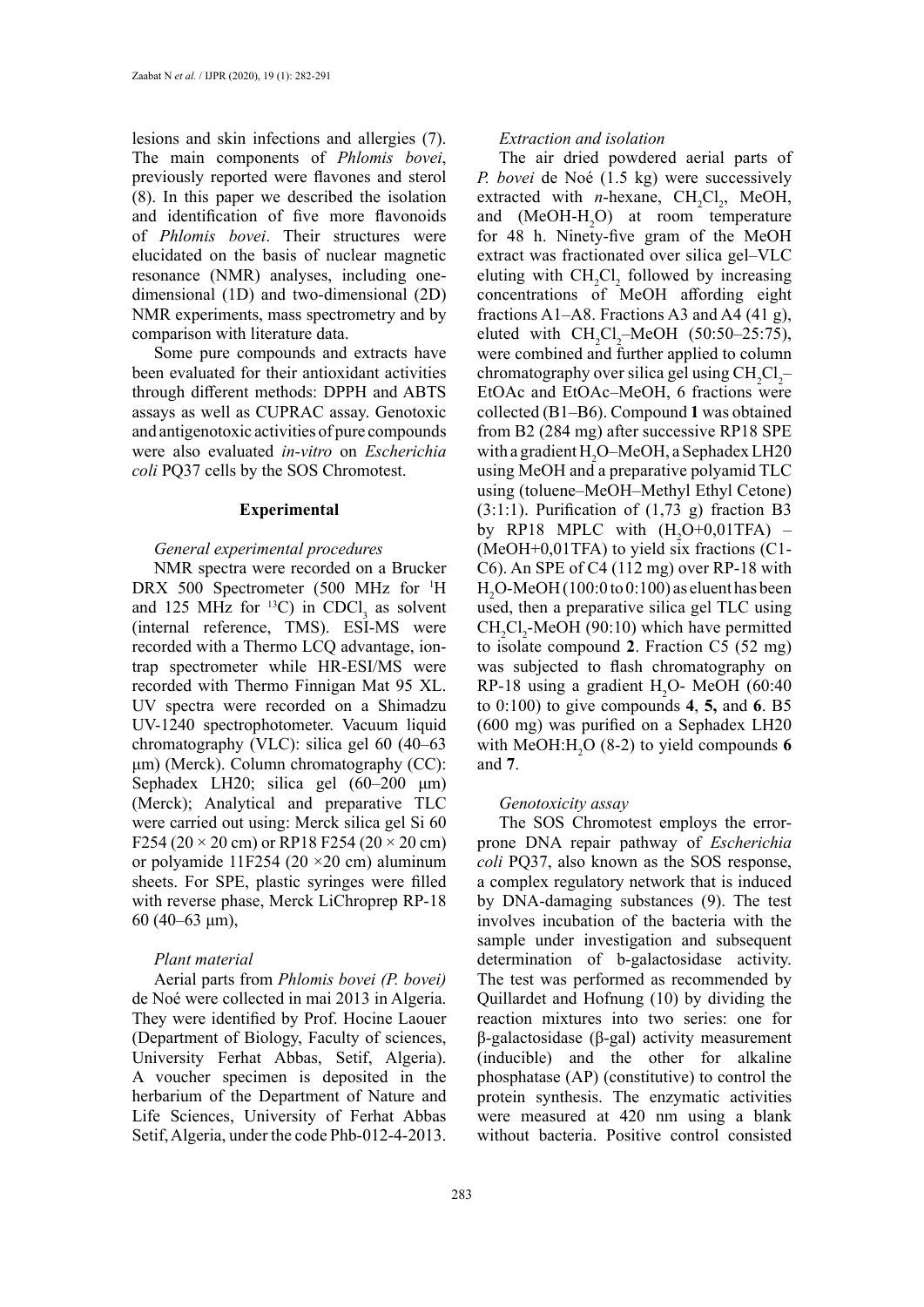of nitrofurantoin (NF). The induction factor (IF) was calculated as the ratio of  $Re/R_0$ , where Rc is equal to  $(\beta$ -gal activity/AP activity) determined for the test compound delocalization of the spare radical by virtue of the spare radical by virtue of the spare radical by virtue of the spare radical by virtue of the spare radical by virtue of the sp at concentration c and  $R_0$  is equal to (β-gal activity/ $AP$  activity) in the absence of test a deep violet compound. The β-galactosidase and alkaline phosphatase activities were calculated according to the method recommended by Quillardet and Hofnung (11). The compounds described by 1 are classified as non-genotoxic if the IF (Induction Factor) remains <1.5, as marginally wells microplate genotoxic if the IF ranges between 1.5 and 2 and as genotoxic if the IF exceeds 2 (12). The molar ratio of an data were analyzed for statistical significance function of the mary given for state phosphatase activities were calculated at  $\lambda$  515 nm with a spectrophotometer. This

In a series of experiments preceding the In a series of experiments preceding the<br>SOS Chromotest assay, it was ascertained, by using the method of disc, that the different by using the method of disc, that the different the ECFFH), defined amounts of extracts and molecules added to of antioxidant the indicator bacteria does not influence their initial DPPH concentration of does not proved a significant colorated from viability, and does not provoke a significant decrease of alkaline phosphatase activity, analysis. The a which is an indicator of the normal protein synthesis in *Escherichia coli* PQ37. associated with the highest ARP is associated with the highest ARP is associated with the highest ARP is associated with the highest ARP is associated with the highest ARP is associate

The antigenotoxicity of extracts and compounds against nitroxazide (10  $\mu$ g/assay) is based on the damage was studied. The compounds were dissolved in dimethylsulfoxide (DMSO), three concentrations of each compound (2, 10 and 50  $\mu$ g/assay) and of each extract (10, 50, and 250 mg/assay) were prepared and tested in triplicate. Percentages of antigenotoxicity  $(\%AG)$  were determined according to the  $F_{\text{emotion}}(AG)/T_{\text{em}} = 100$ Equation:  $(AG\%) = 100 - [(IF_1 - IF_0)/IF_2 -$  followed the method of Arts *et a*  $[F_0] \times 100.$  $F_0$  $\times$  100. with some modif

Where  $IF_1$  is the IF in the presence of the out on 96 wells microplates and c test compound and the genotoxin,  $IF_2$  is the were dissolved IF in the absence of the test compound and was measured at  $\lambda$  734 nm in the presence of the genotoxin and  $IF_0$  is spectrophotomet the IF of the untreated cells. The data were of  $ABTS<sup>+</sup>$  was calculated as a func collected with a mean  $\pm$  standard deviation of molar ratio of an three independent experiments, and analyzed following Equation: for statistical significance using the Dunett test. test.  $\epsilon^{\text{S}}$  we have  $\epsilon^{\text{S}}$  as  $\text{ABTS}^{+0}\% = ((\text{DO}_{\text{control}} - \text{DO}_{\text{control}})/\text{DO}_{\text{S}})$ 

# DPPH free radical-scavenging activity

 $E_1$  Frighter radical scavenging activity Free radical scavenging capacity of the purified compounds was determined with the partical compounds was determined with the  $\arctan(\text{LC}_{50})$ .

1,1-diphenyl-2-picrylhydrazyl (DPPH) assay (13). The molecule DPPH is characterized as stable-free radical by virtue of the delocalization of the spare electron over the molecule; this delocalization gives rise to a deep violet color, characterized by an absorption band in methanol solution centered assay was conducted according to the method described by Brand-Williams (14 Brand-Williams *et al.*, 1995) and carried out on 96 wells microplate. The percentage of DPPH remaining was calculated as a function of the molar ratio of antioxidant to DPPH:

$$
DPPH\% = ((DO_{control} - DO_{sample})/DO_{control}) \times 100
$$

*Antigenotoxicity assay* activity was perf The  $EC_{50}$  value (mol/L antiox)/(mol/L DPPH), defined as the effective concentration of antioxidant necessary to decrease the initial DPPH concentration by 50% (14), was calculated from the results by linear regression analysis. The antiradical power (ARP) was calculated as  $1/EC_{50}$ : the highest ARP is associated with the greatest DPPH scavenging effect. Evaluation of free radical-scavenging activity was performed with Trolox equivalent antioxidant capacity (TEAC). TEAC value is based on the ability of the antioxidant to scavenge the radical DPPH and is defined as

$$
TEAC = ARP_{(compound)} / ARP_{(Trolox)}
$$

*Measurement of the ABTS-scavenging activity*

For the ABTS assay, the procedure followed the method of Arts *et al.* (15, 16) with some modifications. This test was carried out on 96 wells microplates and compounds were dissolved in MeOH. The absorbance was measured at  $\lambda$  734 nm using the spectrophotometer. The remaining percentage of ABTS<sup>+</sup> was calculated as a function of the molar ratio of antioxidant to  $ABTS^+$  using the following Equation:

$$
ABTS^{+0/0} = ((DO_{control} - DO_{sample})/DO_{control}) \times 100
$$

The evaluation of the radical-scavenging activity in this method is identical to DPPH method ( $EC_{50}$ , TEAC, ARP).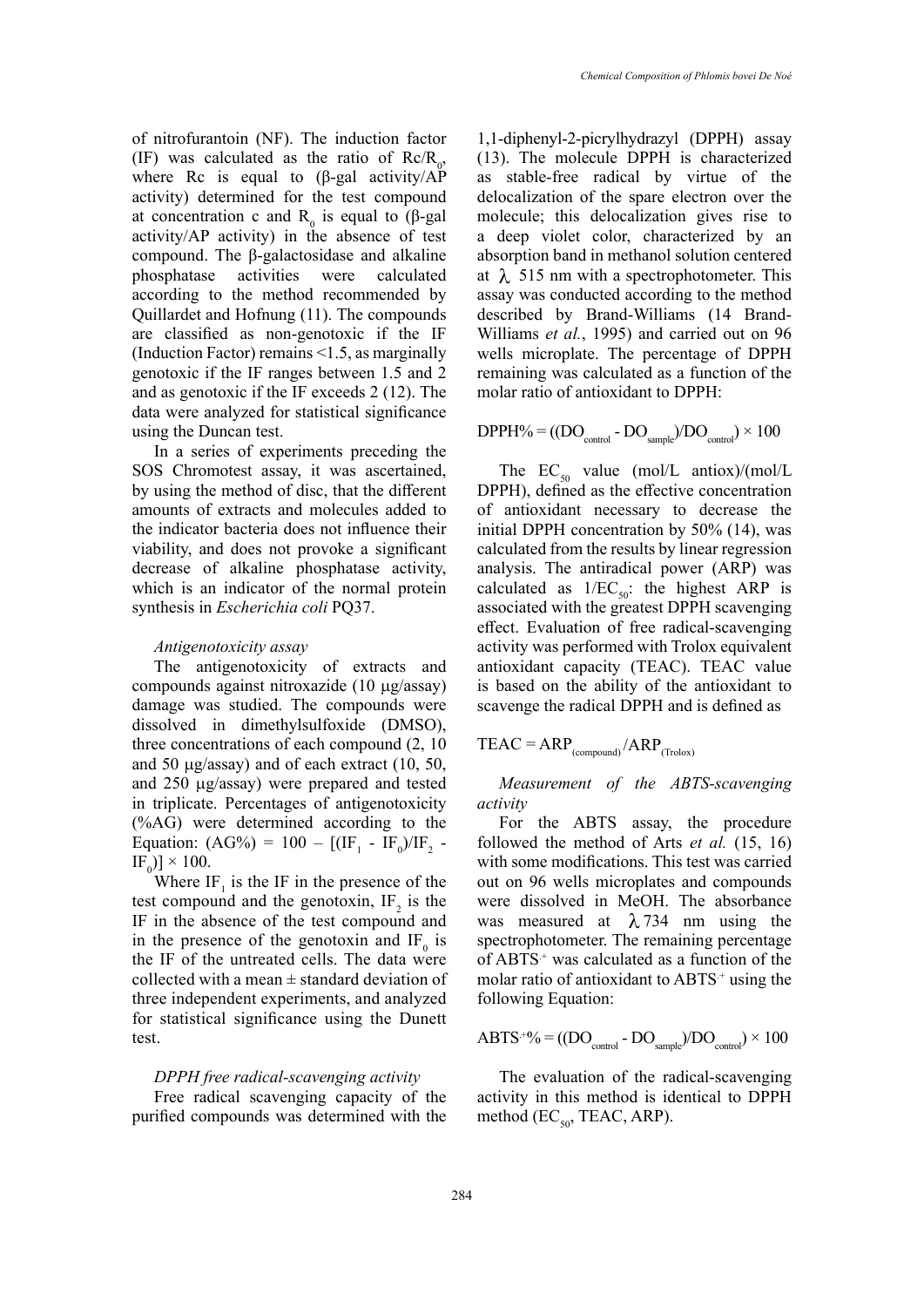

Chrysoeriol 7-*O*-(3<sup>3</sup> · (*E* et *Z*)-*p*-coumaroyl)-β-glucoside (1) *p*-coumaric acid methyl ester (*E* et *Z*) (2)





*p*-coumaric acid methyl ester  $(E \text{ et } Z)$  (2)



**6"** R=H Terniflorin **(3)**  $\mathbf{F} = \text{H} \text{ Terniflorin (3)}$ 

Apigenin-7- $O$ - $(6$ "- $(5)$ " met **2' 4' 4" 5"** R=OCH3 Apigenin-7-*O*-(6''-(5'''methoxy-coumaryl) glucoside **(4)** Apigenin 7-*O*-(3″-*p*-coumaryl) glucoside **(5)**



Hispidulin-7-*O*-glucuronide **(6)** -7-*Chlorogenic acide* (7)

 $\frac{Aplg}{m}$ Apigenin 7-O-(3"-p-coumaryl) glucoside



**2**  $\frac{1}{2}$ 

**8' Figure 1.** Chemical structures of compounds **1–7** isolated from *Phlomis bovei* de Noé.

Hispidulin Chlorogenic acide **(7) Figure 1.** Chemical structures of compounds -7-*O*-glucuronide **(6) 1–7** isolated from *Phlomis bovei* de Noé.

## Antioxidant capacity by CUPRAC

The test CUPRAC (Cupric ion reducing Antioxidant Capacity) was first described by Apak *et al.*, (17). It is based on the capacity of *Phlomis bovei* was fractional to use the copper (II)-neocuproine reagent as the chromogenic oxidizing agent. This test was carried out on 96 wells microplates. The two cinnamic acid derivatives. C absorbance was measured at  $\lambda$ 450 nm using the spectrophotometer.

The antioxidant capacity of the compounds equivalents (TEAC values). If the results  $\frac{m}{p}$  compound in g/L), TEAC could be calculated  $\frac{dS}{dt}$  the molecular ratio of  $\frac{dS}{dt}$ and extracts were evaluated as Trolox are exposed as  $DO = f$  (concentration of as  $E\%$ <sub>(compound)</sub>/ $E\%$ <sub>0(Trolox)</sub> where  $E\%$  represents the slope for each curve obtained.

## $Results$  and Discussion

The methanolic extract of the aerial parts of *Phlomis bovei* was fractionated and purified by combination of chromatographic methods to obtain five known flavones glucosides, and two cinnamic acid derivatives. Chrysoériol 7-*O*-(3''-*p*-coumaroyl)-β-glucoside **(1)** (18), and *p*-coumaric acid methyl ester **(2)** (19), were identified as mixture of *E* and *Z* forms, beside terniflorin (apigenin-7-*O*-(6''-*E-p*coumaroyl) glucoside) **(3)** (20), apigenin-7- *O*-(6''-(5'''methoxy-coumaryl) glucoside **(4)**  (21), apigenin 7-*O*-(3″-*p*-coumaryl) glucoside **(5)** (22)*,* hispidulin-7-*O*-glucuronide **(6)** (23), and chlorogenic acid **(7)** (24) (Figure 1).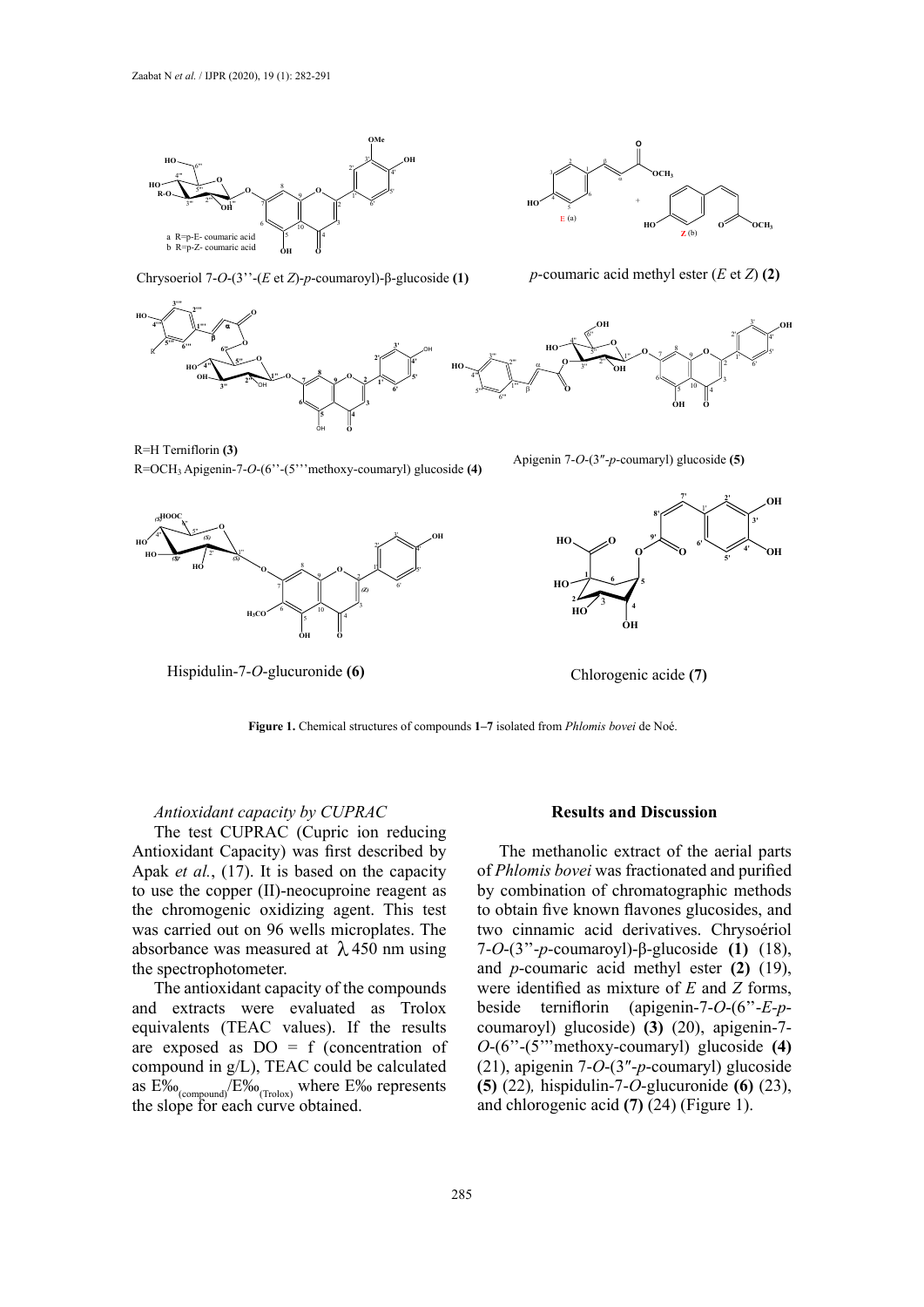Compound **1a**, Chrysoeriol 7-*O*-(3''-(*E)*-*p*coumaroyl)-β-glucoside: yellow solid

<sup>1</sup>HNMR (400 MHz,  $C_3D_6O$ ). Aglycon moiety: d 6.70 (1H, s, H-3), d 6.45 (1H, m, H-6), d 6.84 (1H, d, *J* = 6.84 Hz, H-8), d 7.55 (1H, m, H-2'), d 6.93 (1H, d, *J* = 8.8 Hz, H-5'), d 7.90 (1H, d, *J* = 7.85 Hz, H-6'), δ 3.94 (3H, S, OMe), Glucose moiety: δ 5.22 (1H,m, H-1''), δ 5.18 (1H, m, H-3''), δ 3.92-3.63 (1H, signal patterns unclear due to overlapping, H2'', H4'', H5'', H6''), coumaroyl moiety: d 6.39 (1H, d, *J =* 15.7 Hz, H-a), d 7.63 (1H, d, *J* = 15.7 Hz, H-β), d 7.71 (2H, d, *J* = 8.5 Hz, H-2'''/6'''), d 6.81 (1H, d, *J* = 8.5 Hz, H3'''/5'''),. <sup>13</sup>C NMR (100 MHz, C<sub>3</sub>D<sub>6</sub>O) d 164.3 (C2), d 102.7 (C3), d 177.6 (C4), d 156.2 (C5), d 99.1 (C6), d 165.4 (C7), d 94.1 (C8), d 150.2 (C9), d 101.6 (C10), d 121.4 (C1'), d 119.9 (C2'), d 147.4 (C3'), d 160.6 (C4'), d 114.8 (C5'), d 127.7 (C6'), d 54.8 (OMe), d 99.5 (C1''), d 71.1 (C2''), d 76.6 (C3''), d 67.5 (C4''), d 76.3 (C5''), d 60.3 (C6''), d 113.9 (Ca), d 144.2 (Cβ), d 125.1 (C1'''), d 129.2 (C2'''/6'''), d 114.9 (C3'''/5'''), d 159.2 (C4'''), d 166.2 (COO). UV spectrum, bands II and I respectively (MeOH, λmax, nm): 269, 316.

 Compound **1b**, Chrysoeriol 7-*O*-(3''- (*Z)*-*p*-coumaroyl)-β-glucoside: <sup>1</sup> HNMR and <sup>13</sup>CNMR (400 MHz,  $C_3D_6O$ ): Glucose moiety:  $\delta$  5.18 (1H, m, H-3"), coumaroyl moiety: d 5.83 (1H, d, *J =* 12.9 Hz, H-a), d 6.86 (1H, d, *J* = 12.9 Hz, H-β), d 7.50(2H, d, *J* = 8.5Hz, H-2'''/6'''), δ 6.74 (2H, d, *J* = 8.5 Hz, H3'''/5'''),. <sup>13</sup>C NMR (100 MHz, C<sub>3</sub>D<sub>6</sub>O) d 76.9 (C3"), d 115.2 (Ca), d 142.4 (Cβ), d 125.6 (C1''), d 132.0 (C2'''/6'''), d 113.8 (C3'''/5'''), d 158.0 (C4'''), d 165.4 (COO).

Figure1, compound **2a**, *p*-coumaric acid methyl ester (E) : amorphous solid <sup>1</sup>HNMR  $(400 \text{ MHz}, \text{CD}_3\text{OD})$ : d 7,36 (1H, d,  $J = 9.0$ Hz, H-2), d 6, 68 (2H, d, *J* = 9.0 Hz, H-3/5), d 7,36 (1H, d,  $J = 9.0$  Hz, H-6), d 6,19 (1H, d,  $J = 15.0$  Hz, H-a), d  $7.58$  (1H, d,  $J = 15.0$ Hz, H-β), d  $3,77$  (3H, s, Me). <sup>13</sup>C NMR (100 MHz, CD<sub>3</sub>OD): d 124.9 (C1), d 131.3 (C2/6), d 118.3 (C3/ 5), d 166.0 (C4), d 112.8 (Ca), d 147.4 (Cβ), d 170.4 (COO), d 51.6 (Me).

Compound **2b**, *p*-coumaric acid methyl ester (Z) : <sup>1</sup>HNMR (400 MHz, C<sub>3</sub>D<sub>6</sub>O): d 7,6 (1H, d,  $J = 9.0$  Hz, H-2/6), d 6,81 (1H, d, *J* = 9.0 Hz, H-3), d 5,67 (1H, d, *J* = 15 Hz,

H-a), d 3,71(3H, s, Me). 13C NMR (100 MHz, CD<sub>3</sub>OD): d 126.6 (C1), d 133.9 (C2/6), d 116.7 (C3/5), d 162.8 (C4), d 114.9 (Ca), d 145.6 (Cβ), d 169.0 (COO), d 51.4 (Me).

 Compound **3,** Terniflorin (apigenin-7-*O*- (6''-*E-p*-coumaroyl)glucoside: white powder, 1 HNMR (400 MHz, DMSO-d6): Aglycon moiety: d 6.79 (1H, s, H-3), d 6.46 (1H, d, *J* = 2.0 Hz, H-6), d 6.79 (1H, d, *J* = 2.0 Hz, H-8), d 7.91 (2H, d, *J* = 8.7 Hz, H-2'/6'), d 6.90 (2H, d, *J* = 8.8 Hz, H-3'/5'), d 12.97 (1H, s, OH-5), Glucose moiety:  $\delta$  5.16 (1H, d,  $J = 7.0$  Hz, H-1"),  $\delta$  5.18 (1H, m, H-3"), δ 4.16-3.25 (1H, signal patterns unclear due to overlapping, H2'', H3'', H4'', H5'', H6''), coumaroyl moiety: d 6.31 (1H, d, *J =* 16.0 Hz, H-a),d 7.48 (1H, d, *J* = 16.0 Hz, H-β), d 7.35(2H, d,  $J = 8.5$ Hz, H-2"'/6"'), d 6.67 (2H, d, *J* = 8.5 Hz, H3'''/5'''). 13C NMR (100 MHz, DMSO-d6): d 162.9.6 (C2), d 102.8 (C3), d 182.2 (C4), d 161.3 (C5), d 99.4 (C6), d 164.4 (C7), d 94.7 (C8), d 150.8 (C9), d 105.4 (C10), d 120.7 (C1'), d 128.7 (C2'/6'), d 116 (C3'/5'), d 161.6 (C4'), d 99.4 (C1''), d 73.0 (C2''), d 76.1 (C3''), d 69.9 (C4''), d 74.0 (C5''), d 63.6 (C6''), d 113.8 (Ca), d 145.0 (Cβ), d 124.5 (C1'''), d 130.2 (C2'''/6'''), d 115.7 (C3'''/5'''), d 160.0 (C4'''), d 166.5 (CO). UV spectrum bands II and I respectively (MeOH, λmax, nm): 269, 320. Which was further confirmed by a positive HR-ESI-MS analysis (m/z 577[M-H]·).

Compound **4,** Apigenin-7-*O*-(6''- (5'''methoxy-coumaroyl)) glucoside: white powder, 1 HNMR (400 MHz, DMSO-d6): Aglycon moiety: d 6.68 (1H, s, H-3), d 6.49  $(1H, d, J = 2.0 Hz, H=6)$ , d 6.79  $(1H, d, J = 1)$ 2.0 Hz, H-8), d 7.89 (1H, d, *J* = 8.7 Hz, H-2'), d 6.96 (1H, d, *J* = 8.8 Hz, H-3'), d 6.84 (1H, d,  $J = 8.8$  Hz, H-5', d 7.49 (1H, d,  $J = 8.8$  Hz, H-6'), Glucose moiety : d 5.16 (1H, d, *J* = 7.0 Hz, H-1''), d 3.54 (1H, m, H-2''), d 3.60 (1H, m, H-3''), d 3.44 (1H, m, H-4''), d 3.90 (1H, m *J* = 2.0, Hz, H-5''), d 4.59-4.22 (2H, m, H-6''), Coumaroyl: d 6.26 (1H, d, *J* = 16 Hz, H-a), d 7.47 (1H, d, *J* = 16 Hz, H-β), d 7.55 (1H, s, H-2'''), d 7.52 (1H, s, H-6'''), d 3.89 (3H, s, H-8), 13C NMR (100 MHz, CMSO-d6) : d 162.4 (C2), d 100.7 (C3), d 180.0 (C4), d 154.9 (C5), d 97.3 (C6), d 164.7 (C7), d 92.6 (C8), d 158.8 (C9), d 103.3 (C10), d 122.9 (C1'), d 126.1 (C2'), d 116.3 (C3'), d 163.2 (C4'),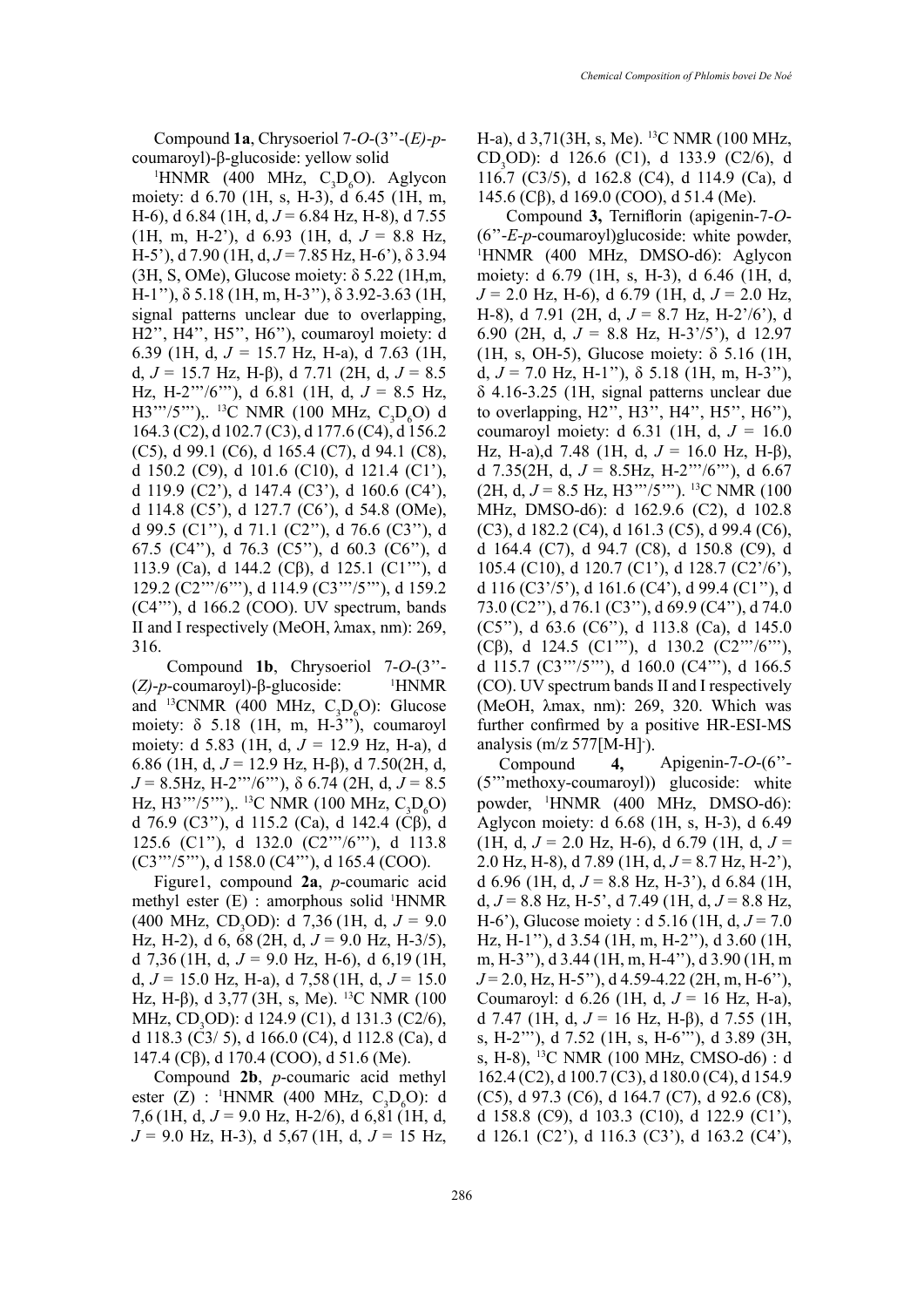d 113.4 (C5'), d 127.7 (C6'), d 97.4 (C1''), d 70.6 (C2''), d 73.9 (C3''), d 68.0 (C4''), d 71.6 (C5''), d 61.3 (C6''), d 111.3 (Ca), d 143.0 (Cβ), d 124.2 (C1'''), d 107.3 (C2'''), d 145.7 (C3'''), d 148.6 (C4'''), d 107.3(C5'''), d 118.2 (C6'''), d180.0 (CO), d 53.3 (OMe). Which was further confirmed by a positive HR-ESI-MS analysis (m/z 607[M-H]·).

 Compound **5**, Apigenin-7-O-(3''-*p*coumaroyl) glucopyranoside: yellow powder. <sup>1</sup>HNMR (400 MHz,  $CD_3COCD_3+D_2O$ ): Aglycon moiety: d  $6.69$  (1H, s, H-3), d  $6.47$  $(1H, s, H-6), d \, 6.83 \, (1H, d, J = 7.8 \, Hz, H-8),$ d 7. 91 (2H, d, *J* = 7.8 Hz, H-2'/6'), d 6. 98 (2H, d, *J =* 7.5 Hz, H-3'/5'), Glucose moiety: d 5.28 (1H, d, *J =* 6.3 Hz, H-1''), d 3.70 (1H, t, *J =* 8.0 Hz, H-2''), d 5.18 (1H, t, *J =* 8.0 Hz, H-3''), d 3.67 (1H, m, H-4''), d 3.75 (1H, m, H-5''), d 3.89-3.74 (2H, m, H-6''), coumaroyl moiety: d 6.37 (1H, d, *J =* 15.8 Hz, H-a), d 7.62 (1H, d, *J =* 15.8 Hz, H-β), d 7.51 (2H, d,  $J = 8.0$  Hz, H-2<sup>''</sup>'/6<sup>'''</sup>), d 6.83 (2H, d,  $J = 7.8$  Hz, H-3<sup>''</sup>'/5<sup>'''</sup>), <sup>13</sup>C NMR  $(100 \text{ MHz}, \text{CD}_3\text{COCD}_3 + \text{D}_2\text{O})$ : d 165.5 (C2), d 103.2 (C3), d 182.8 (C4), d 161.8 (C5), d 100.2 (C6), d 163.4 (C7), d 95.4 (C8), d 157.5 (C9), d 106.0 (C10), d 121.7 (C1'), d 128.9 (C2'/6'), d 116.3 (C3'/5'), d 163.4 (C4'), d 100.3 (C1''), d 71.8 (C2''), d 77.4 (C3''), d 68.3 (C4''), d 77.0 (C5''), d 61.1 (C6''), d 114.6 (Ca), d 145.6 (Cβ), d 126.0 (C1'''), d 130.4 (C2'''/6'''), d 116.1 (C3'''/5'''), d 160.0 (C4'''), d 167.6 (COO). UV spectrum bands II and I respectively (MeOH, λmax, nm): 270, 317. Which was further confirmed by a negative FAB-MS analysis (m/z 577 [M-H] ).

Compound **6**, Hispidulin-7-*O*-glucuronide: yellow powder. <sup>1</sup>HNMR (400 MHz, CD<sub>3</sub>OD): Aglycon moiety: d 6.65 (1H, s, H-3), d 6.97  $(H, s, H-8), d7.88$  (2H,  $d, J = 8.5$  Hz,  $H-2<sup>3</sup>/6$ ), d 6.92 (1H, d, *J =* 8.8 Hz, H-3'/5'), d 3.89 (3H, s, OMe), Glucuronide moiety: d 5.20 (1H, d, *J =* 7.5 Hz, H-1'''), d 3.61 (1H, m, H-2''), d 3.59 (1H, m, H-3''), d 3.62 (1H, m, H-4''), d 4.03 (1H, d, *J =* 9.4 Hz, H-5''), 13C NMR (100 MHz, CD3OD): d 166.9 (C2), d 103.7 (C3), d 184.4 (C4), d 154.1 (C5), d 134.3(C6), d 157.7 (C7), d 95.8 (C8), d 154.1 (C9), d 107.7 (C10), d 123.1 (C1'), d 129.7 (C2'/6'), d 117.0 (C3'/5'), d 162.9 (C4'), d 61.5 (OMe), d 101.8 (C1''), d 74.5 (C2''), d 77.5 (C2''), d 77.5 (C3''), d 73.1 (C4''), d 76.6 (C5''), d 174.0 (C6''). Which

was further confirmed by a negative ESI-MS analysis  $(m/z 475 [M-H]$ <sup>-</sup>).

Compound **7,** Chlorogenic acid: 1 HNMR  $(400 \text{ MHz}, \text{ CD}_3\text{OD})$ : d 2.16-2.02 (2H, m, H-2), d 4.18 (1H, m, H-3), d 3.72 (1H, m, H-4), d 5.32 (1H, d, *J =* 3.8 Hz, H-5), d 2.20- 2.06 (2H, m, H-6), d 7.03 (1H, d, *J =* 1.9 Hz, H-2'), d 6.77 (1H, d, *J =* 8.2 Hz, H-5'), d 6.94  $(1H, d, J = 1.9$  Hz, H-6<sup>'</sup>), d 7.55 (1H, d,  $J =$ 15.75 Hz, H-7'), d 6.29 (1H, d, *J =* 16.1 Hz, H-8'), 13C NMR (100 MHz, CD3OD): d 76.8 (C1), d 38.4 (C2), d 71.9 (C3), d 73.7 (C4), d 72.1 (C5), d 39.3 (C6), d 127.8 (C1'), d 115.2 (C2'), d 146.8 (C3'), d 149.6 (C4'), d 116.5 (C5'), d 123.0 (C6'), d 147.0 (C7'), d 115.3 (C8'), d 168.8 (C9'), d 173.8 (COO). Which was further confirmed by a negative ESI-MS analysis (m/z 353 [M+H]<sup>+</sup>).

 The different extracts from *P. bovei* were tested for the ability to scavenge DPPH and ABTS+ free radicals and also for the capacity to reduce the cupric ion. The results are presented in Table 1. The methanolic and hydromethanolic extracts showed the most significant antiradical activities towards the 1,1-diphenyl 2-picrylhydrazyl (DPPH) whereas the methanolic extract had a good antioxidant activity measured with the CUPRAC test with a TEAC =  $0.23$ .

The other extracts exhibited a low antiradical activity since TEACs are less than 0.2 with DPPH, ABTS, or CUPRAC.

The activities of the phenolic compounds **1- 5** isolated from the MeOH extract were measured *via* the DPPH, ABTS, and CUPRAC tests at different concentrations taking trolox as the positive drug (Table 2).

The five compounds isolated showed no measurable radical scavenging activity toward DPPH.

The comparison between the antioxidant activity of compounds **3** and **5** shows that the TEAC measured with the CUPRAC test reveals large disparities. Compound **3** is almost 4 times more active than trolox (TEAC<sub>CUPRAC</sub>  $= 3.68$  *vs.* TEAC<sub>CUPRAC</sub>  $= 1.00$  for Trolox), while compound **5** has an insignificant activity (TEAC =  $0.04$ ). These results are consistent in a sense with those described by Apak *et al.* (17 2004), which attribute a strong effect to the presence of a strong conjugated structure as in the cinnamic acid derivatives (Ar-CH =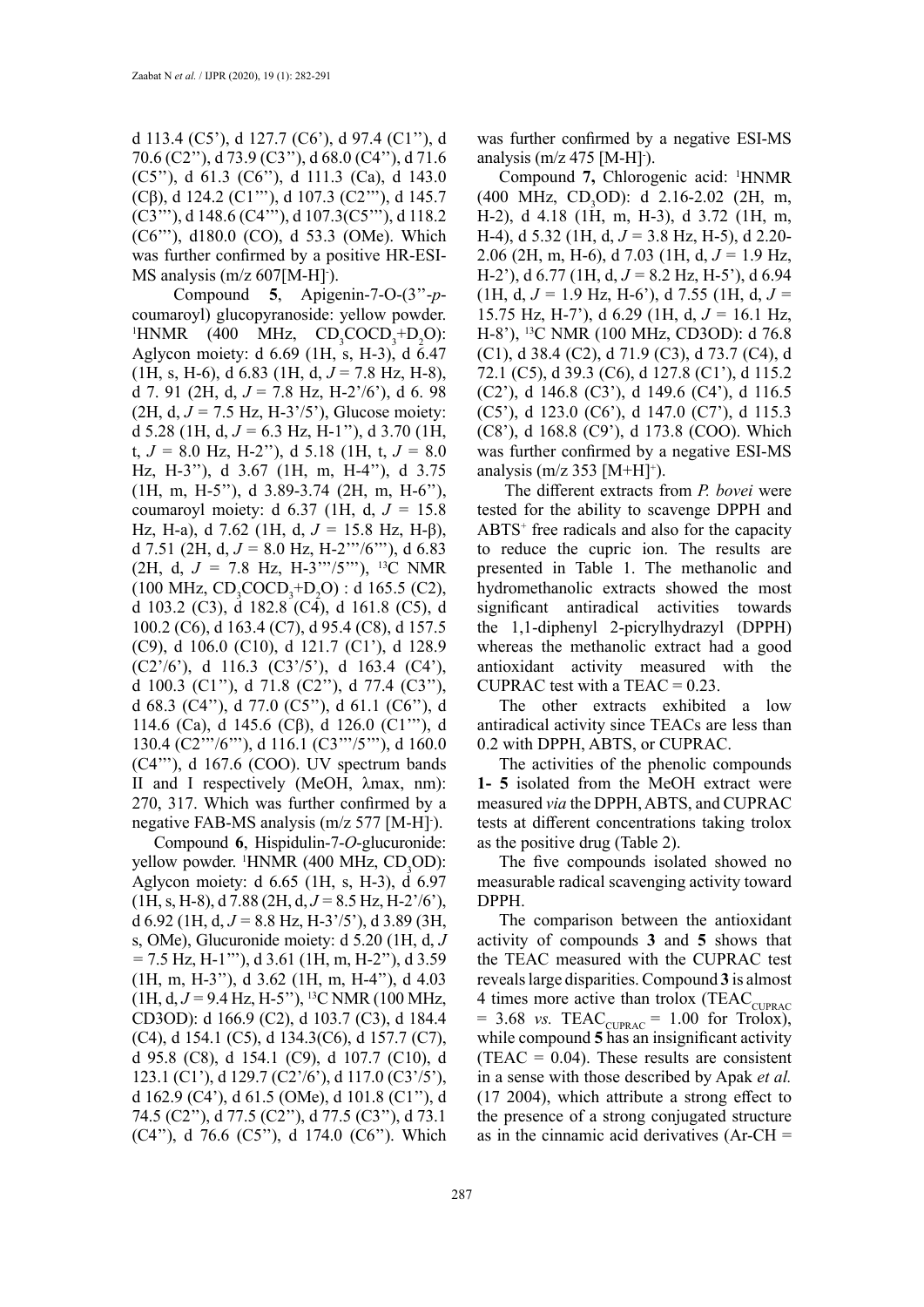| <b>ABTS</b>      |      |             | <b>CUPRAC</b> |             |                  | <b>DPPH</b>              |             |  |
|------------------|------|-------------|---------------|-------------|------------------|--------------------------|-------------|--|
| $\text{IC}_{50}$ | ARP  | <b>TEAC</b> | E%            | <b>TEAC</b> | $\text{IC}_{50}$ | ARP                      | <b>TEAC</b> |  |
| 3,08             | 0.32 | 0.01        | 0.01          | 0.04        | >476             | $\overline{\phantom{a}}$ | ۰           |  |
| 0.40             | 2.5  | 0.1         | 0.04          | 0.19        | 1.49             | 0.67                     | 0.08        |  |
| 0.23             | 4.34 | 0.17        | 0.03          | 0.14        | 0.26             | 3.85                     | 0.46        |  |
| 0.23             | 4.34 | 0.17        | 0.05          | 0.23        | 0.24             | 4.17                     | 0.50        |  |
|                  |      |             |               |             |                  |                          |             |  |

**Table 1.** Antioxidant activities of Extracts from *Phlomis bovei* de Noé. **Table 1.** Antioxidant activities of Extracts from *Phlomis bovei* de Noé.

**Table 2.** Antioxidant activities of phenolic compounds from *Phlomis bovei* de Noé. **Table 2.** Antioxidant activities of phenolic compounds from *Phlomis bovei* de Noé.

|                |               | <b>ABTS</b> |             | <b>CUPRAC</b>  |                           |                                       | <b>DPPH</b> |             |
|----------------|---------------|-------------|-------------|----------------|---------------------------|---------------------------------------|-------------|-------------|
|                | ${IC_{50}}^*$ | <b>ARP</b>  | <b>TEAC</b> | E‰<br>(L/g/cm) | <b>TEA</b><br>$\mathbf C$ | ${IC_{50}}^{\ast\ast}$                | <b>ARP</b>  | <b>TEAC</b> |
| Trolox         | 0.16          | 6.1         | $1.0\,$     | 0.22           | 1.00                      | 0.42                                  | 2.4         | 1.0         |
| Rutine         | 0.34          | 2.9         | 0.11        | 0.66           | 3.3                       |                                       |             |             |
|                |               |             |             |                |                           |                                       |             |             |
| $\mathbf{1}$   | 0.29          | 3.4         | 0.13        | 0.03           | 0.14                      | >0.5                                  |             |             |
| $\overline{2}$ | 0.99          | 1.0         | 0.04        | 0.007          | 0.03                      | >0.5                                  |             |             |
| 3              | 0.79          | 1.3         | $0.08\,$    | 0.79           | 3.68                      | Oxydant ou<br>Prooxydant <sup>a</sup> |             |             |
| 5              | 0.52          | 1.9         | $0.07\,$    | $0.01\,$       | 0.04                      | >0.5                                  |             |             |
| $\overline{4}$ | 0.21          | 4.8         | 0.19        | 0.13           | $0.05\,$                  | >0.5                                  |             |             |

<sup>a</sup>Percentage of DPPH.remaining higher than 100%.

 $\text{In (mol/lantiox)/(mol/lABTS} +).$ 

\*\*In (mol/lantiox)/(mol/lDPPH\_).

CH-COO), which cannot then be attacked by the cupric ion. However, our results show that this can be nuanced depending on the position of the coumaryl group on sugar. The presence of Z/E isomers is favorable to reduce the antioxidant capacity measured with CUPRAC as shown with TEAC values of compound **1** or **2** (TEAC = 0.14 and TEAC = 0.03

respectively). It is the same for the substitution by a methoxy group in *meta* position of the para-coumaryl nucleus (compound **4**).

The TEAC value of compounds **1** (TEAC  $= 0.13$ ) and **4** (TEAC  $= 0.19$ ) were more active than the reference (rutin) (TEAC =  $0.11$ ) concerning radical scavenging properties toward ABTS<sup>+</sup>.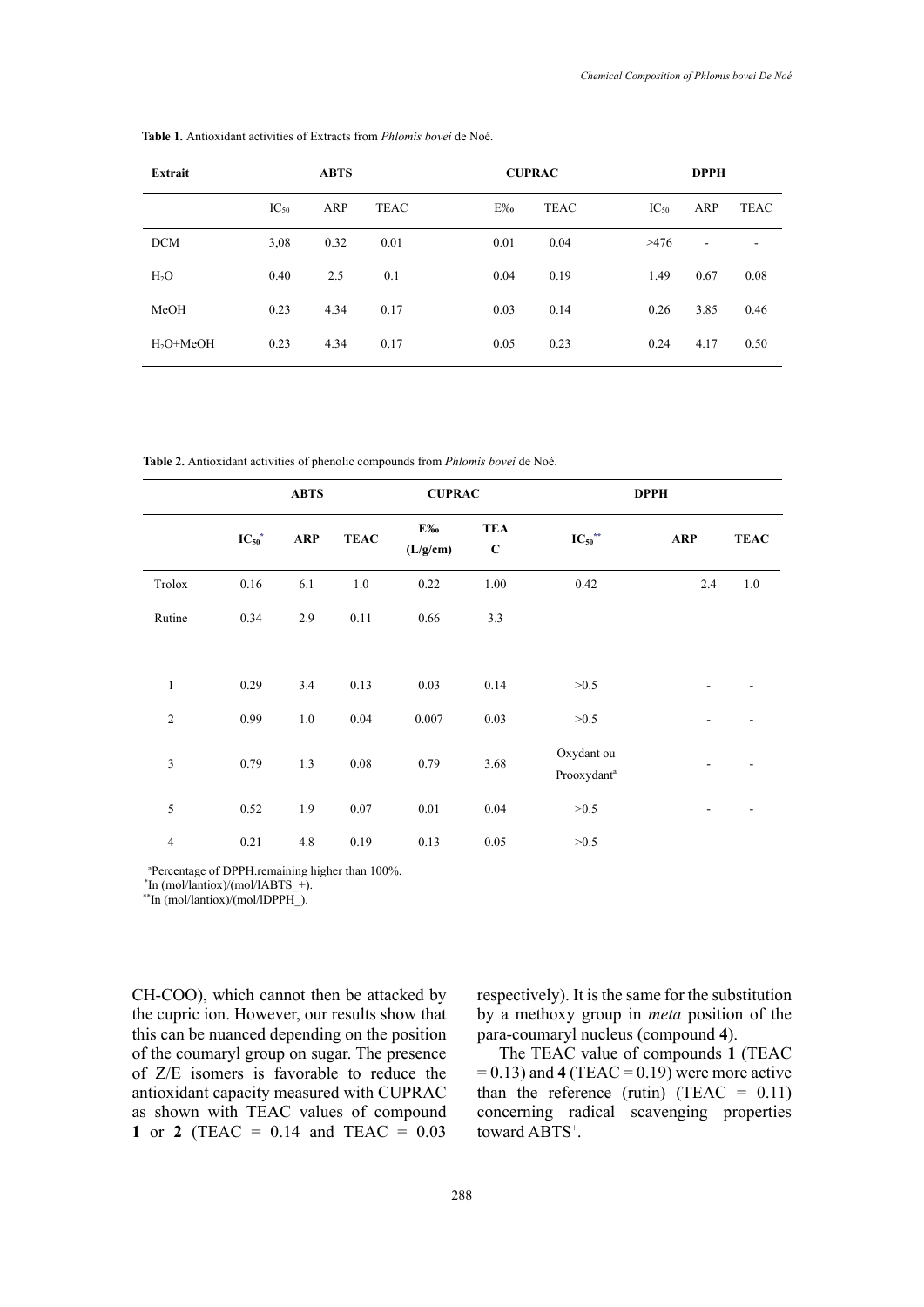| Compounds      | Doses (µg/assay) | $\beta$ -gal (U) | AP(U)            | $\bf R$ | IF      |
|----------------|------------------|------------------|------------------|---------|---------|
| NC             |                  | $3.00 \pm 0.02$  | $21.40 \pm 0$    | 0.14    |         |
| NF             |                  | $70.51 \pm 0$    | $15.32 \pm 0$    | 4.60    | 32.8    |
|                | 50               | $2.81 \pm 0.02$  | $16.88 \pm 0.01$ | 0.16    | 1.1     |
| $\mathbf{1}$   | 10               | $4.43 \pm 0.01$  | $18.38 \pm 0.01$ | 0.24    | 1.7     |
|                | $\overline{2}$   | $1.77 \pm 0.02$  | $14.52 \pm 0.04$ | 0.12    | $0.8\,$ |
|                | 50               | $2.09 \pm 0$     | $15.55 \pm 0$    | 0.13    | $1.0\,$ |
| $\mathbf{3}$   | 10               | $2.28 \pm 0.05$  | $15.16 \pm 0.01$ | 0.15    | 1.1     |
|                | $\overline{2}$   | $2.36 \pm 0.03$  | $15.33 \pm 0.01$ | 0.15    | 1.1     |
|                | 50               | $4.03 \pm 0.03$  | $14.83 \pm 0$    | 0.27    | 1.9     |
| $\overline{4}$ | $10\,$           | $3.10 \pm 0.02$  | $17.55 \pm 0.03$ | 0.17    | 1.2     |
|                | $\overline{c}$   | $3.03 \pm 0$     | $15.55 \pm 0.04$ | 0.19    | 1.4     |

| Table 3. Genotoxic activity of Phlomis bovei de Noé compounds by the SOS Chromotest in the presence of <i>Escherichia</i> |  |
|---------------------------------------------------------------------------------------------------------------------------|--|
| coli PO37.                                                                                                                |  |

β-Gal: β-galactosidase; AP: alkaline phosphatase; U: enzyme units; IF: induction factor; NC: negative control (nontreated cells); NF: nitrofurantoin, positive control of genotoxicity.

| Composés         | Doses (µg/essai) | $\beta$ -gal (U) | AP(U)            | $\rm I\!F$ | IP $(\% )$ |
|------------------|------------------|------------------|------------------|------------|------------|
| $_{\mathrm{NC}}$ |                  | $3.40 \pm$       | $17.9 \pm 0.05$  |            |            |
|                  |                  | 0.01             |                  |            |            |
| $\rm{NF}$        |                  | $15.35 \pm$      | $5.4 \pm 0.06$   | 14.95      |            |
|                  |                  | 0.04             |                  |            |            |
| $\mathbf{1}$     | 50               | $9.10 \pm$       | $16.71\pm0$      | 2.86       | 86.6       |
|                  | $10\,$           | $0.01\,$         | $16.02 \pm 0$    | 3.45       | 82.4       |
|                  | $\overline{c}$   | $10.53\pm0$      | $16.50\pm0.01$   | 3.50       | 82.0       |
|                  |                  | $11.00 \pm 0$    |                  |            |            |
| $\mathfrak{Z}$   | 50               | $20.31 \pm$      | $17.9 \pm 0$     | 5.93       | 64.6       |
|                  | $10\,$           | $0.02\,$         | $16.94\pm0$      | 6.02       | 63.9       |
|                  | $\sqrt{2}$       | $19.44 \pm 0$    | $16.58 \pm 0.02$ | 6.37       | 61.5       |
|                  |                  | $20.10 \pm$      |                  |            |            |
|                  |                  | $0.02\,$         |                  |            |            |
| $\overline{4}$   | 50               | $4.70\pm0$       | $17.40 \pm 0.02$ | 1.42       | 96.9       |
|                  | 10               | $6.69 \pm 0$     | $16.20 \pm 0.01$ | 2.17       | 91.5       |
|                  | $\overline{c}$   | $8.45 \pm 0$     | $16.00 \pm 0.01$ | 2.77       | 87.2       |

**Table 4.** Effect of *Phlomis bovei* de Noé compounds on the genotoxicity induced by NF (10 g/assay) in the presence of *Escherichia coli* PQ37. *Escherichia coli* PQ37.**Table 4.** Effect of *Phlomis bovei* de Noé compounds on the genotoxicity induced by NF (10 µg/assay) in the presence of

β-Gal: β-galactosidase; AP: alkaline phosphatase; U: enzyme units; IF: induction factor; IP: inhibition percentage; NC: negative control (nontreated cells); NF: nitrofurantoin,positive control of genotoxicity.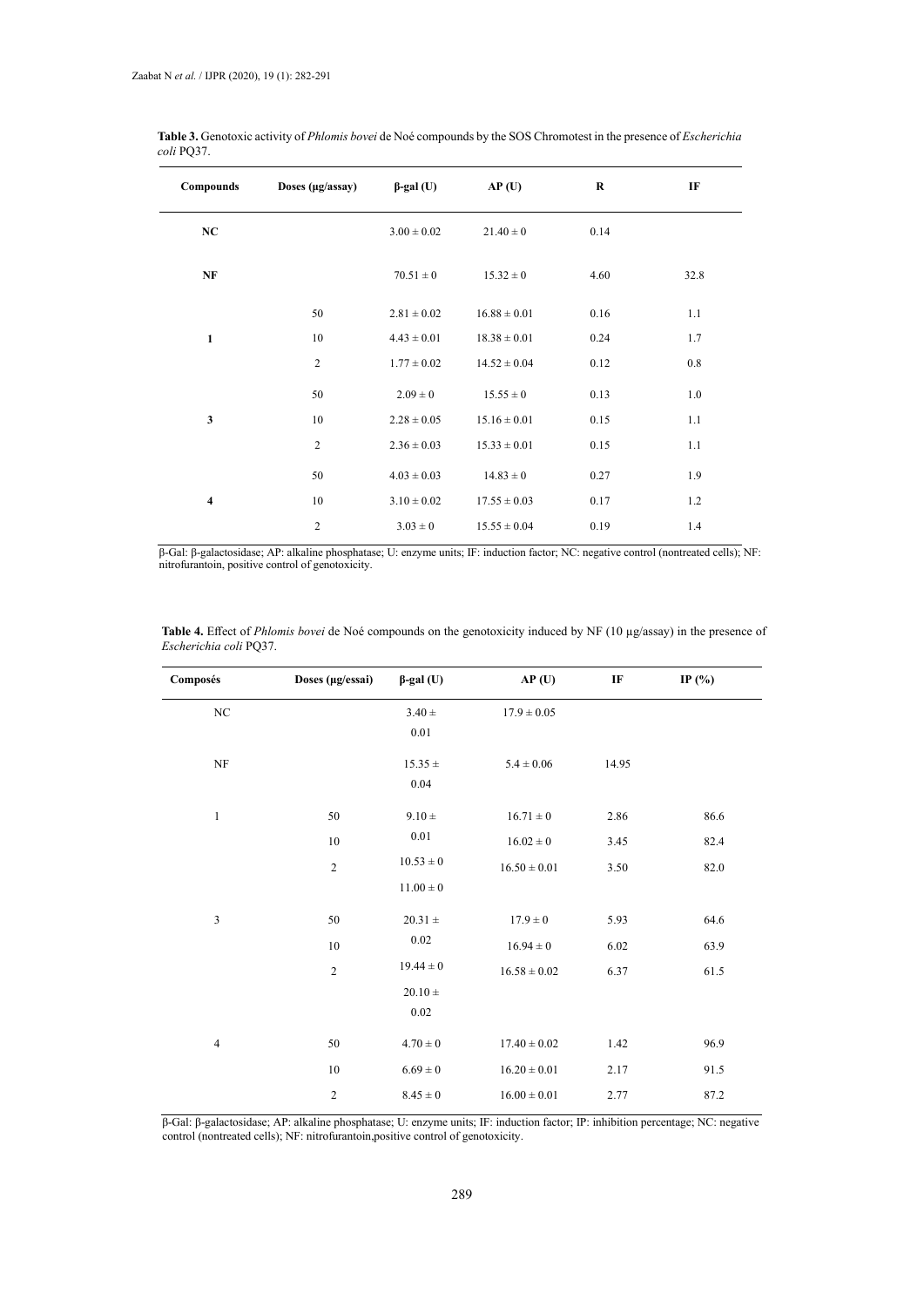Concerning the genotoxicity studies, compound **3** was evaluated as non-genotoxic at all tested concentrations (Table 3). Whereas compounds  $1$  (at 10  $\mu$ g/assay), and  $4$  (at 50  $\mu$ g/ assay) are shown to be marginally genotoxic at the indicated concentrations. Therefore, DNA is not considered as a target for these compounds.

On the other hand, we studied the protective effect of flavones **1, 3,** and **4** on NF induced damage. Dose of  $10 \mu g/a$ ssay of NF was chosen for the antigenotoxicity studies, since this dose was not toxic and induced a significant SOS response. It is the dose that gives the maximum of genotoxicity for NF. As shown in Table 4, compounds **1** and **3** reduce the genotoxicity induced by NF moderately by 86.6% and 64.6%, respectively, at the highest dose of 50 μg/assay. Lastly, compound **4** was the one showing the strongest activity, since it remains close to 90% of genotoxicity inhibition at low dose  $(2 \mu g /$ assay).

Flavonoids **3** and **4** are shown to possess a considerable antimutagenic potency in our experiments. This result can be explained by the presence of a  $\gamma$  pyrone group (nucleus C), two hydroxyl groups on C-4/C-5 in the flavonoid structure, as reported previously by Krizkova *et al.* (25) and Edenharder *et al.* (26). On the contrary, compound **1** showed the lowest diminution of antimutagenic effect compared to compounds **3** and **4**, this effect could probably be ascribed to the methylation of the 3'-hydroxyl function as hypothesized by Edenharder *et al.* (26).

## **Conclusion**

Five known flavonoids and two cinnamic acid derivatives, were isolated from the aerial parts of *Phlomis bovei* de Noé used for its medicinal properties. Compound **4** has been described for the first time inthe genus *Phlomis* and in the Lamiaceae family.

The antiradical activity of the polar extracts depends on the type of radical to be trapped. But these extracts have a chelating effect, hence an antioxidant activity.

On the other hand, non polar extracts have no antioxidant effect (antiradical/chelation of metals).

For compounds isolated from *Phlomis* 

*bovei*, it has been noted that most flavonoid compounds do not exhibit significant antioxidant activity except compound **3** which showed a high activity concerning radical scavenging properties toward ABTS+ compared to trolox.

As a correlation between antigenotoxic and antiradical activities has been established by Park *et al.* (27), this led us to test the isolated products. The results obtained show the interest of compound **3** to inhibit the genotoxicity of nitrofurantoin but the compound **4** exhibits antigenotoxicity at different concentrations.

## **Acknowledgement**

 The authors gratefully acknowledge the support of (DGRSDT) Minister of Higher Education and Scientific Research Algeria.

### **References**

- (1) Kabouche A, Kabouche Z, Seguin E, Tillequin F and Bruneau C. Comparative phytochemical study of the butanolic extracts of two Algerian *Phlomis* species. *Chem. Nat. Compd*. (2004) 40: 188-9.
- (2) Baytop T. *Therapy with medicinal plants in Turkey (past and present).* 2nd ed. Nobel Tip Kitapevleri, Istanbul (1999) 193.
- (3) [Zhang](http://www.refdoc.fr/?traduire=en&FormRechercher=submit&FormRechercher_Txt_Recherche_name_attr=auteursNom: %28YUAN ZHANG%29) Y and [Wang ZZ.](http://www.refdoc.fr/?traduire=en&FormRechercher=submit&FormRechercher_Txt_Recherche_name_attr=auteursNom: %28WANG%29) Comparative analysis of essential oil components of three *Phlomis* species in Qinling Mountains of China. *J. Pharm. Biomed. Anal*. (2008) 47: 213-7.
- (4) Gürbüz I, Üstün O, Yesilada E, Sezik E and Kutsal O. Antiulcerogenic activity of some plants used as remedy in Turkey. *J. Ethnopharmacol*. (2003) 88: 93–7.
- (5) Limem-Ben Amor I, Skandrani I, Boubaker J, Ben Sghaier M, Neffati A, Bhouri W, Bouhlel I, Chouchane N, Soumaya Kilani S, Guedon E, Ghoul M, Ghedira K and Chekir-Ghedira L. Investigation of biological activity of polar extracts isolated from *Phlomis crinita* Cav ssp. mauritanica Munby. *Drug Chem. Toxicol*. (2009) 32: 38–46.
- (6) Li M X, Shang XF, Jia ZP and Zhang RX. Phytochemistry and biological studies of plants from the genus *Phlomis*. *Chem. Biodivers.* (2010) 7: 283- 301.
- (7) Liolios C, Laouer H, Boulaacheb N, Gortzi O and Chinou I. Chemical composition and antimicrobial activity of the essential oil of Algerian *Phlomis bovei* De Noe subsp. *Bovei*, *Molecules* (2007) 12: 772–81.
- (8) Zaabat N, Akkal S, Darboure N, Laouer H, Dijoux